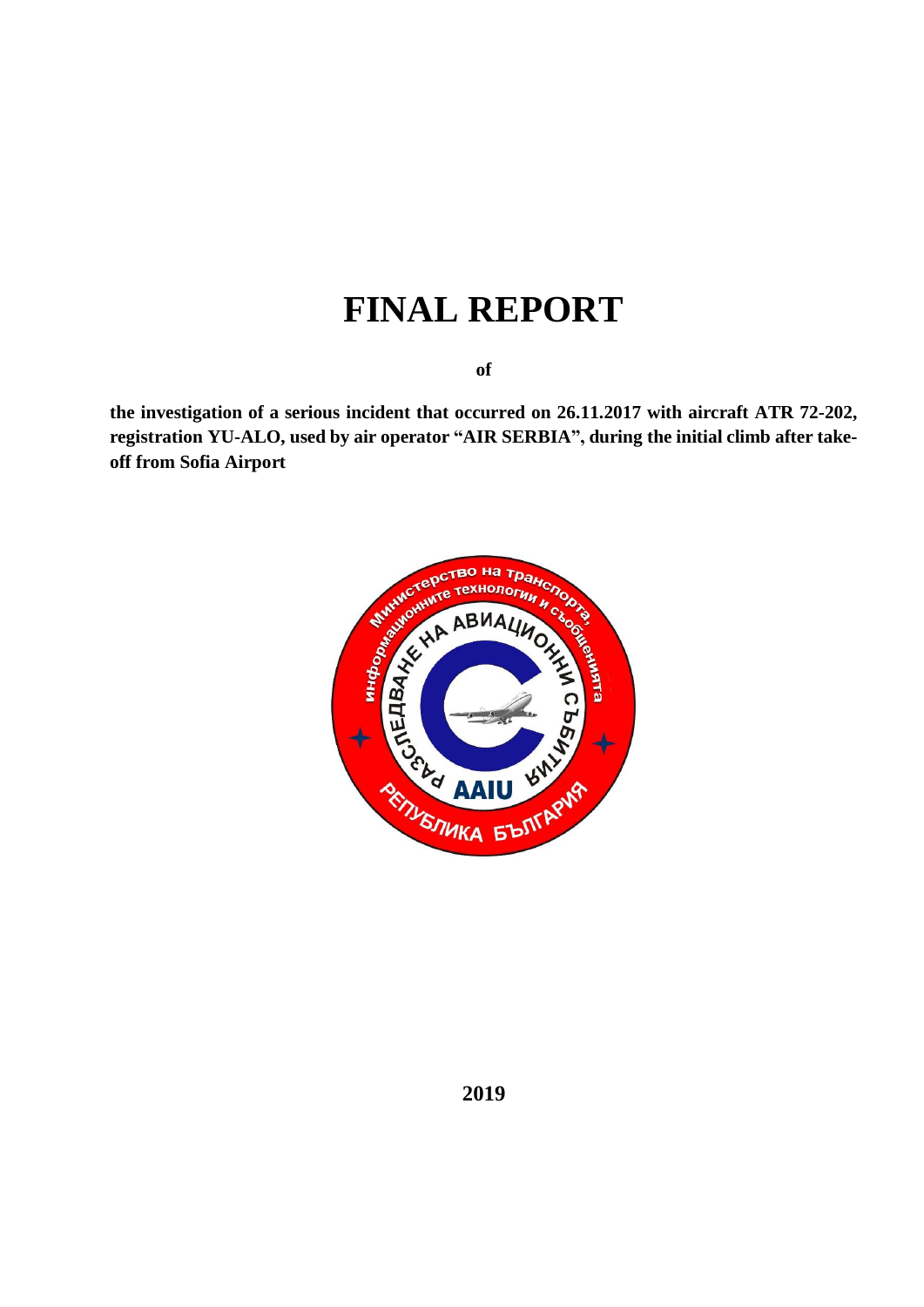## **Purpose of the Report and responsibility**

In accordance with Annex 13 to the Convention on International Civil Aviation of 7 December 1944, Regulation 996/2010 of the European Parliament and the Council on the investigation and prevention of accidents and incidents in civil aviation and Ordinance 13 of 27.01.1999 of the Ministry of Transport, Information Technology and Communications, the objective of the aviation occurrence investigation is to establish the causes that have led to its realisation in order these to be eliminated and not allowed in the future without apportioning blame or liability.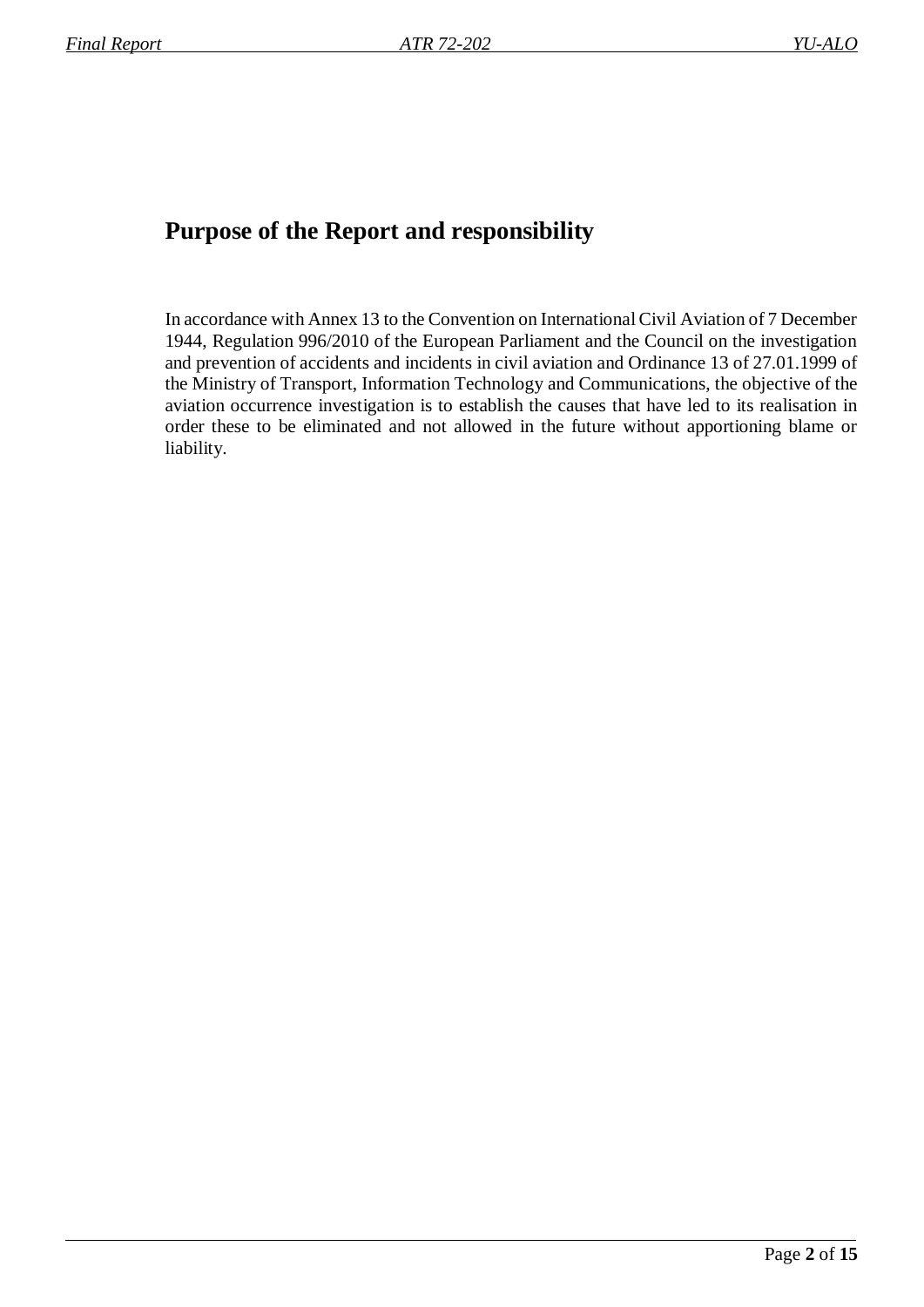## **CONTENTS**

| 01.            |                                                                                           |  |
|----------------|-------------------------------------------------------------------------------------------|--|
|                |                                                                                           |  |
| $\overline{2}$ |                                                                                           |  |
| 2.1            |                                                                                           |  |
| 2.1.1          | Flight number, type of operation, last point of departure, time of departure, destination |  |
|                |                                                                                           |  |
| 2.1.2          |                                                                                           |  |
| 2.1.3          |                                                                                           |  |
| 2.2            |                                                                                           |  |
| 2.3            |                                                                                           |  |
| 2.4            |                                                                                           |  |
| 2.5            |                                                                                           |  |
| 2.5.1          |                                                                                           |  |
| 2.5.2          |                                                                                           |  |
| 2.6            |                                                                                           |  |
| 2.6.1          |                                                                                           |  |
| 2.6.2          |                                                                                           |  |
| 2.6.3          |                                                                                           |  |
| 2.7            |                                                                                           |  |
| 2.7.1          |                                                                                           |  |
| 2.7.2          |                                                                                           |  |
| 2.7.3          |                                                                                           |  |
| 2.8            |                                                                                           |  |
| 2.9            |                                                                                           |  |
| 2.10           |                                                                                           |  |
| 2.11           |                                                                                           |  |
| 2.12           |                                                                                           |  |
| 2.13           |                                                                                           |  |
| 2.14           |                                                                                           |  |
| 2.15           |                                                                                           |  |
| 2.16           |                                                                                           |  |
| 2.17           |                                                                                           |  |
| 3              |                                                                                           |  |
| 4              |                                                                                           |  |
| 4.1            |                                                                                           |  |
| 4.2            |                                                                                           |  |
| 5.             |                                                                                           |  |
|                |                                                                                           |  |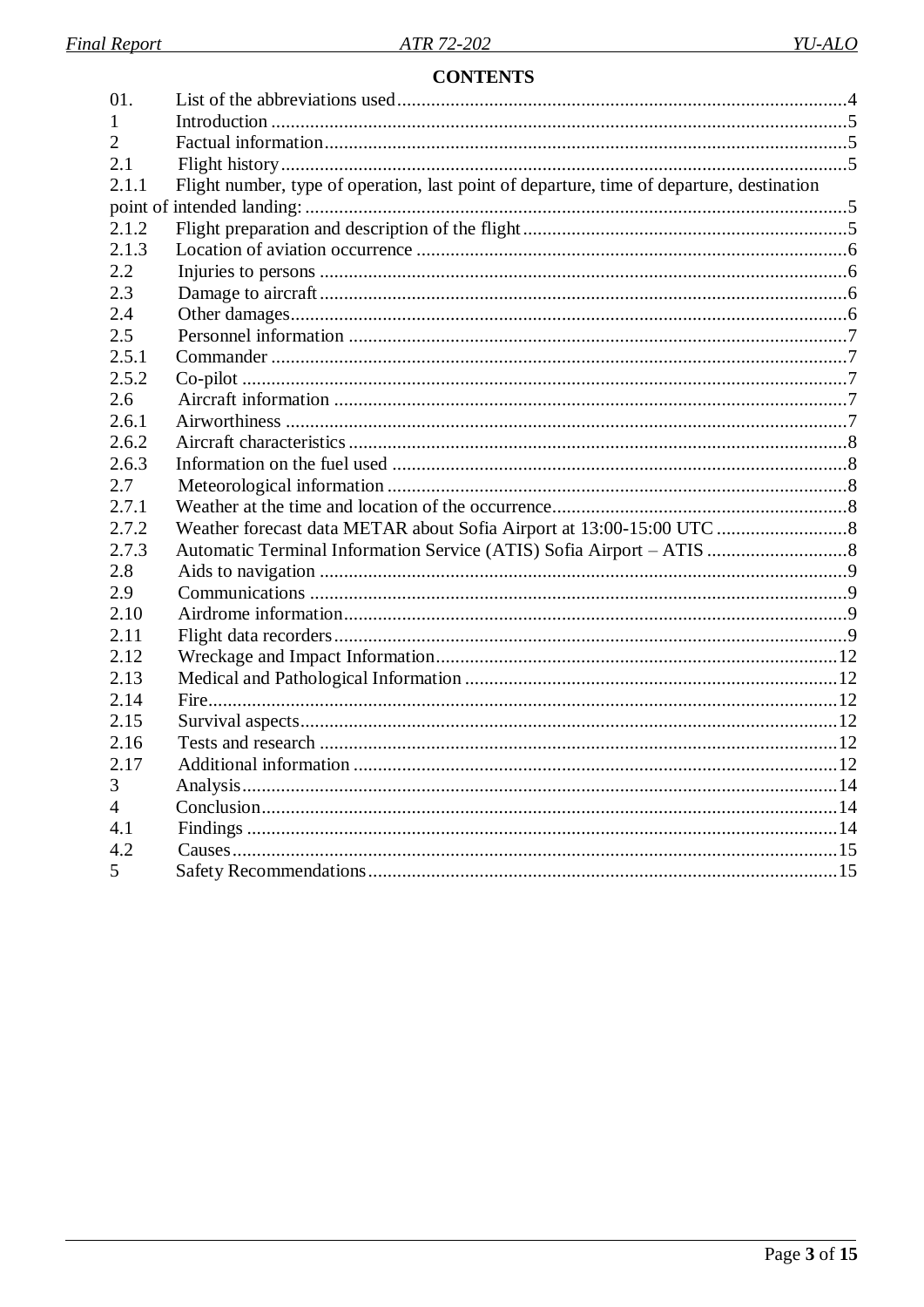#### **01. List of the abbreviations used**

<span id="page-3-0"></span>

| AO               |                              | Air Operator;                                                      |
|------------------|------------------------------|--------------------------------------------------------------------|
| AS               |                              | Airspace;                                                          |
| DG CAA           |                              | Directorate General "Civil Aviation Administration";               |
| AC               | $\blacksquare$               | Aircraft crew;                                                     |
| <b>CAA</b>       |                              | Civil aviation act;                                                |
| <b>AMRAID</b>    |                              | Aircraft, Maritime and Railway Accident Investigation Directorate; |
| <b>MTITC</b>     |                              | Ministry of Transport, Information Technology and Communications;  |
| <b>ATS</b>       |                              | Air Traffic Services;                                              |
| <b>CAMO</b>      | $\qquad \qquad \blacksquare$ | Continuing Airworthiness Management Organization;                  |
| FL               | $\blacksquare$               | Flight level;                                                      |
| <b>IFR</b>       | $\blacksquare$               | Instrument flight rules;                                           |
| <b>RWY</b>       | $\blacksquare$               | Runway;                                                            |
| <b>ATCO</b>      |                              | Air Traffic Controller;                                            |
| <b>AOC</b>       | $\blacksquare$               | Air Operator certificate;                                          |
| <b>AAIU</b>      | $\blacksquare$               | Aircraft Accident Investigation Unit;                              |
| <b>TLB</b>       | $\blacksquare$               | Technical log book;                                                |
| <b>ATIS</b>      | $\blacksquare$               | Automatic terminal information service;                            |
| <b>ALT</b>       |                              | Altitude;                                                          |
| <b>ATPL</b>      |                              | Airline transport pilot licence;                                   |
| <b>DFDR</b>      |                              | Digital Flight Data Recording;                                     |
| <b>EASA</b>      | $\blacksquare$               | European Aviation Safety Agency;                                   |
| <b>FOM</b>       | $\blacksquare$               | <b>Flight Operations Manual</b>                                    |
| <b>FCOM</b>      | $\blacksquare$               | <b>Flight Crew Operating Manual;</b>                               |
| <b>FCTM</b>      | $\blacksquare$               | Flight Crew Training Manual;                                       |
| <b>TORQ ENG1</b> | $\blacksquare$               | Torque engine 1;                                                   |
| <b>FDR</b>       | $\blacksquare$               | Flight Data Recorder;                                              |
| <b>MAG HDG</b>   | $\blacksquare$               | Magnetic heading;                                                  |
| FL               | $\blacksquare$               | Flight level;                                                      |
| <b>VERT ACC</b>  | $\blacksquare$               | Vertical acceleration;                                             |
| <b>GAT</b>       | $\overline{\phantom{0}}$     | General Air Traffic;                                               |
| <b>GW</b>        | $\blacksquare$               | Gross Weight;                                                      |
| <b>ICAO</b>      |                              | International Civil Aviation Organization;                         |
| IAS              |                              | Indicated airspeed;                                                |
| PICH ATT         |                              | Pitch attitude;                                                    |
| <b>LBSF</b>      | $\blacksquare$               | Sofia Airport                                                      |
| <b>METAR</b>     | $\blacksquare$               | Meteorological Aerodrome Report;                                   |
| <b>MSN</b>       |                              | Manufacturer Serial Number;                                        |
| <b>MTOW</b>      |                              | Max Take Off Weight;                                               |
| <b>NM</b>        |                              | Nautical Mile;                                                     |
| <b>ROLL ATT</b>  | $\blacksquare$               | Roll attitude;                                                     |
| <b>PIC</b>       |                              | Pilot in Command;                                                  |
| QAR              |                              | Quick Access Recorder;                                             |
| <b>UTC</b>       |                              | Coordinated Universal Time;                                        |
| V/S              |                              | Vertical speed.                                                    |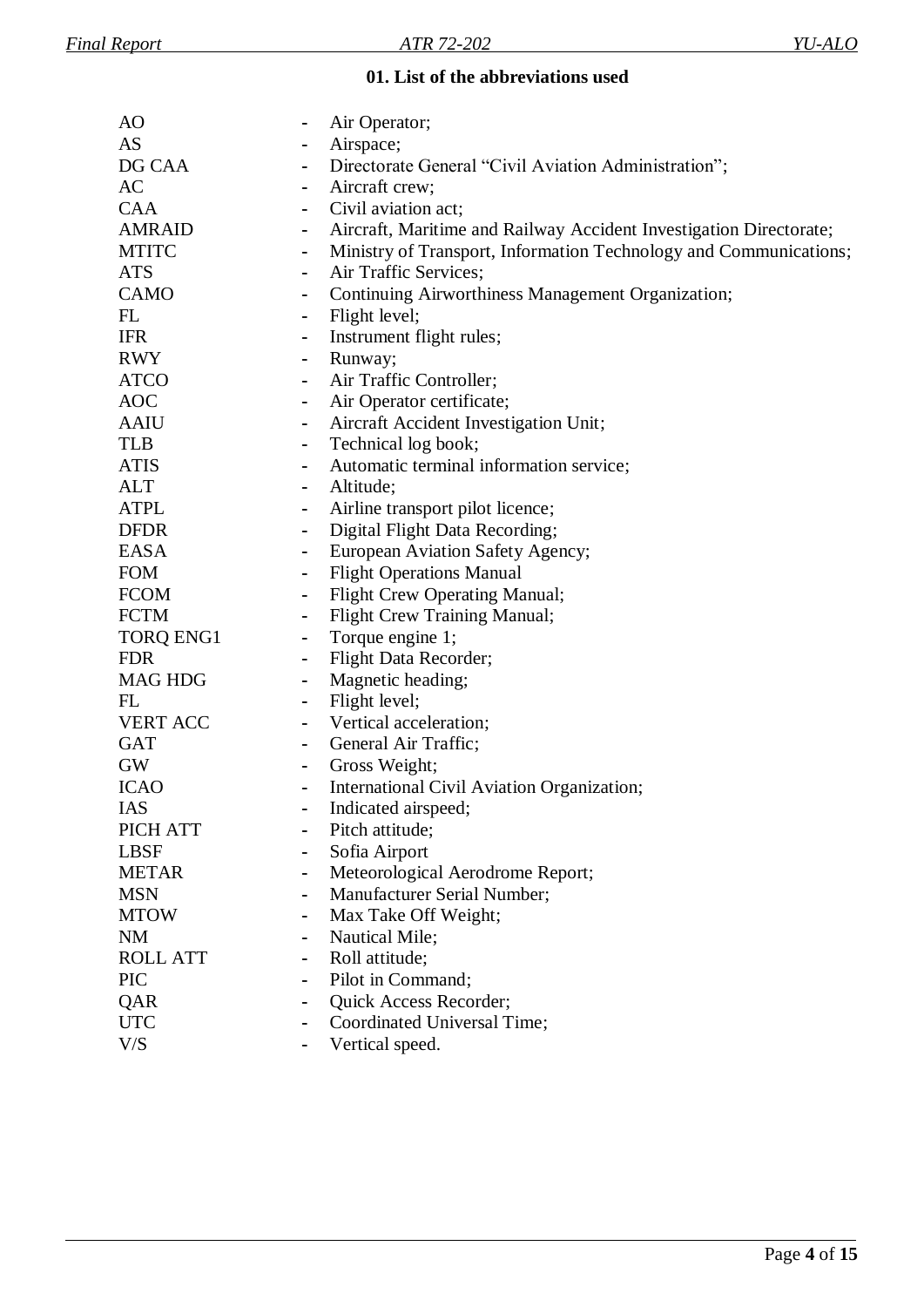## <span id="page-4-0"></span>**1 Introduction**

**Date and time of air occurrence**: 26.11.2017, 16:06 h local time (14:06 h UTC).

**Notified:** Aircraft, Maritime and Railway Accident Investigation Unit Directorate (AMRAIU and General Directorate Civil Aircraft Administration at the Ministry of Transport, Information Technology and Communications (MTITC) of the Republic of Bulgaria, the European Commission, the International Civil Aviation Organization (ICAO), the National Bureau of Aviation Occurrences Investigation (ВЕА) of the Republic of France, European Air Safety Agency (EASA) and the Centre for Investigation of Accidents in Transport of the Republic of Serbia.

On the grounds of article 9, paragraph 1 of Ordinance No. 13 dated 27.01.1999 on the investigation of aircraft accidents, this event has been classified by the Aircraft Accident Investigation Unit (AAIU) of AMRAID of MTITC as a serious incident. The materials about the aircraft incident have been registered as Case No. 08/26.11.2018 in the archives of the AAIU.

On the grounds of article 5, paragraph 1 of Regulation (EC) regarding the investigation and the prevention of civil aviation accidents and incidents, article 142, paragraph 2 of the Civil Aviation Act (CAA) of the Republic of Bulgaria dated 01.12.1972 and article 1, paragraph 1 of Ordinance No. 13 of the Ministry of Transport dated 27.01.1999 on the investigation of aircraft accidents, by means of Order No. RD-08-509/11.12.2017 of the minister of transport, information technology and communication, a Commission is appointed for investigation of the serious incident.

The difference between the local and universal coordinated time is 2 hours. All the times contained in the report are local times.

**Summary:** On 26<sup>th</sup> November 2017 "Air Serbia" aircraft ATR 72-202 registration YU-ALO flying from Sofia to Belgrade with 36 passengers on board and 4 crew members took off from Sofia Airport. During the initial climb, at a height between 8000 and 10000 ft, the crew heard a loud clattering noise and felt vibrations as a result the crew decided to return and land at Sofia Airport. The aircraft landed safely at 16:21. After landing, it was found that a panel from the central part of the wing to fuselage fairing was missing. There were no injuries to the passengers and the crew.

## **Reasons for the occurrence of the serious incident:**

The incorrect screwing up of the bolts used for the 291 BL panel attachment during planned technical servicing performed by the staff maintaining the aircraft.

## <span id="page-4-1"></span>**2 Factual information**

## <span id="page-4-2"></span>**2.1 Flight history**

## <span id="page-4-3"></span>**2.1.1 Flight number, type of operation, last point of departure, time of departure, destination point of intended landing:**

**Flight number:** JU123.

**Type of operation:** Commercial Air Transport (Passenger)

**Last point of departure:** Sofia Airport (LBSF).

**Time of departure:** 16:00 h local time.

<span id="page-4-4"></span>**Destination point of the intended landing:** Belgrade Airport (LYBE).

## **2.1.2 Flight preparation and description of the flight**

On 26<sup>th</sup> November 2017 "Air Serbia" aircraft ATR 72-202 registration YU-ALO performed a scheduled flight transporting passengers from Belgrade to Sofia. In accordance with the explanations of the crew, the flight from Belgrade was without an incident. According to the entry made in the technical log book of Aircraft № 8013927, the landing at Sofia Airport was at 15:16 h. No problems occurring during the flight have been registered in the log book. The arriving passengers disembarked and the departing passengers boarded the aircraft. A Transit Check of the aircraft was performed and during the inspection no faults were detected. At 16:00 h the aircraft took off performing a flight from Sofia to Belgrade. During the initial climb, at a height between 8000 and 10000 ft, the crew heard a loud clattering noise and felt vibrations as a result. The senior flight attendant informed the flight crew that she had also heard this unusual noise and had also felt shaking in the upper section of the cabin of the aircraft. At the time of the incident, the commander was the pilot flying and the aircraft was in a clean configuration. At 16:06 h, the crew made a request to ATC to stop climbing and to be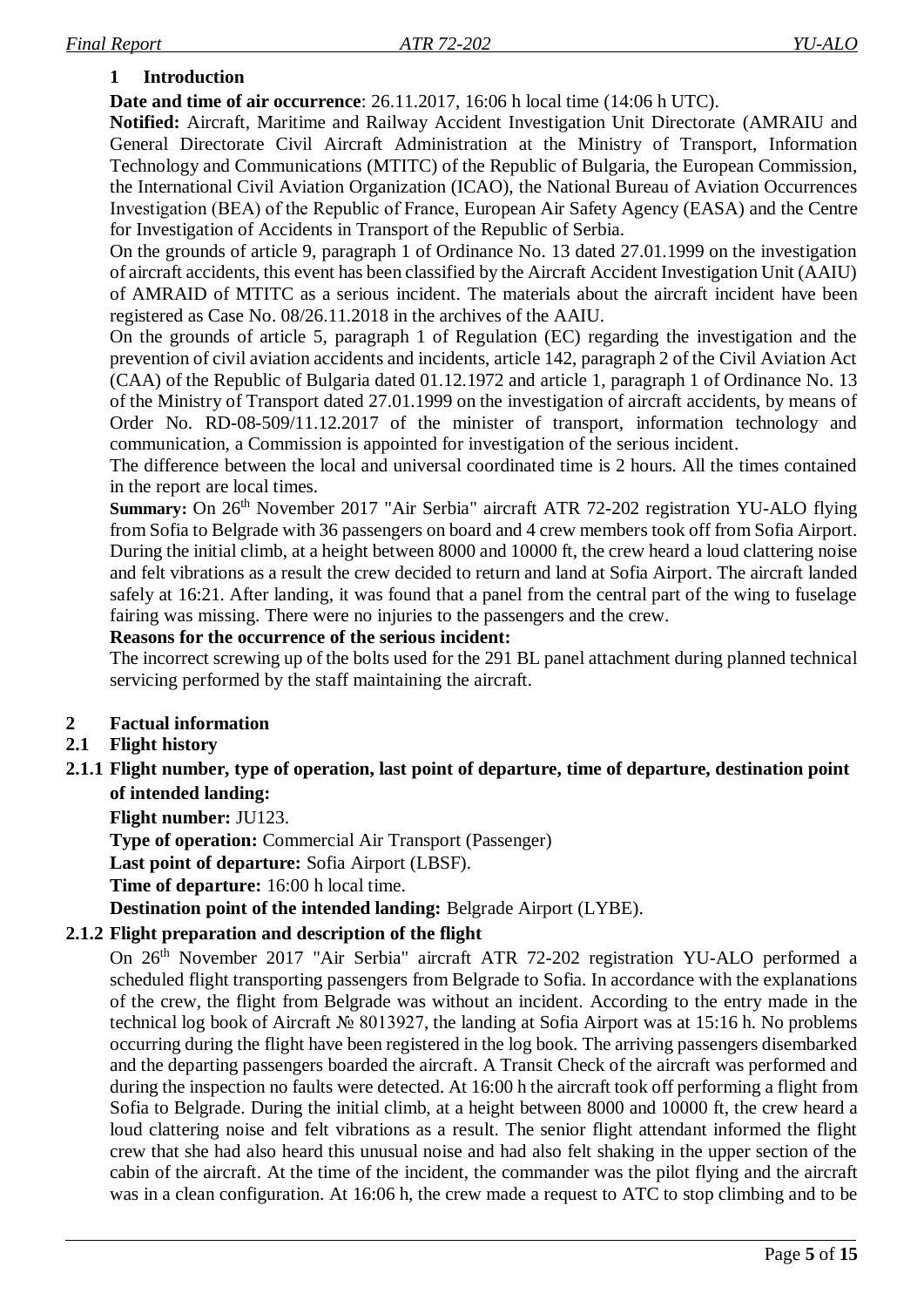vectored back to Sofia Airport. The crew assumed that there was a detached panel or problems with the nose landing gear, without having any indications of that. At about 16:12 h, the crew requested a longer approach since they had doubts regarding the condition of the nose landing gear. The airport emergency services were alerted. The aircraft was guided by vectors to intercept the final approach 15 nm from the runway threshold. At 16:17 h, the crew reported safe landing gear down indication, including the nose landing gear and the aircraft touched down normally on Runway 27 at 16:21. There were no injuries to the passengers and the crew. The aircraft was parked on a parking stand. After an inspection of the plane, conducted at the parking stand, it was found that a panel from the central part of the wing to fuselage fairing was missing. A photo of this section of the place is shown in figure 1.



Figure1

During the inspection of the taxiways, the runway, the grass-covered areas adjacent to the taxiways and the runway in the direction of the taxing and the takeoff of the plane, conducted by Sofia Airport officials, the missing panel was not found.

## **2.1.3 Location of aviation occurrence**

<span id="page-5-0"></span>The serious incident occurred during the initial climb, 6 min after the aircraft took-off from Sofia Airport, conducting a flight from Sofia to Belgrade. The serious incident occurred during the day light  $-16:06$  h local time.

## <span id="page-5-1"></span>**2.2 Injuries to persons**

| Injuries | Crew members | Passenger | Total number | Others |
|----------|--------------|-----------|--------------|--------|
|          |              |           | of occupants |        |
| Fatal    |              |           |              |        |
| Serious  |              |           |              |        |
| None     |              | 36        |              |        |
| Total    |              | 36        |              |        |

<span id="page-5-2"></span>No injuries of crews, passengers or other persons in result of the air occurrence.

#### **2.3 Damage to aircraft**

<span id="page-5-3"></span>During the inspection of the aircraft implemented after the serious incident, no other damages in addition to the missing panel were found (Figure 1).

## **2.4 Other damages**

No other damages.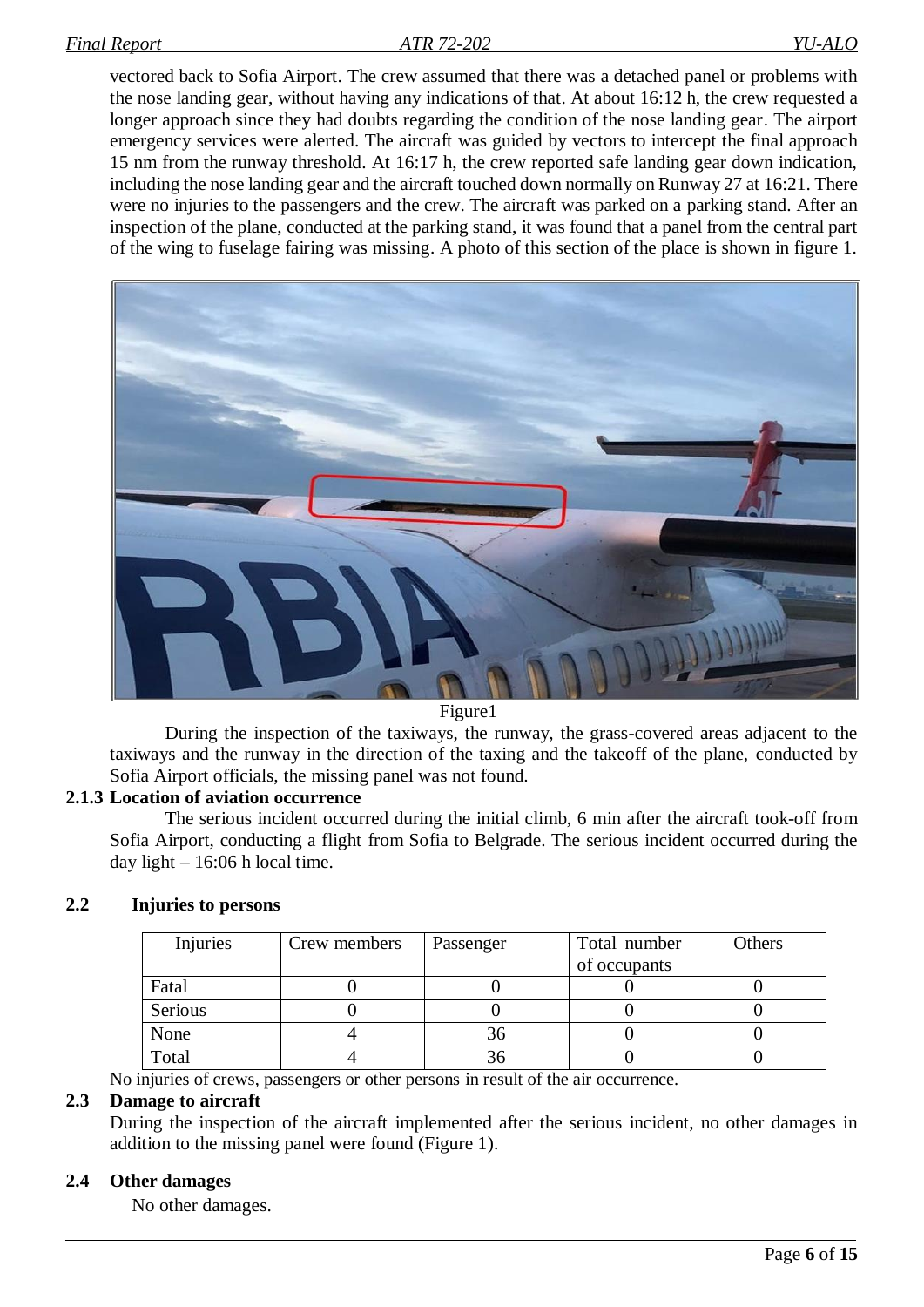## <span id="page-6-0"></span>**2.5 Personnel information**

## **2.5.1 Commander**

<span id="page-6-1"></span>Male, aged 57;

Qualification Certificate: Airline Transport Pilot License ATPL(A), issued by CAD (Civil Aviation Directorate) of the Republic of Serbia. Class/type - ATR 42/72. Date of the last inspection – 1.04.2017, valid until 30.06.2018. The aircraft commander has a medical exam class 1, valid until 18.12.2018. At the time of the occurrence, the pilot's medical certificate was valid. Flight experience:

| Total flying experience:                          | 10500 flight hours; |
|---------------------------------------------------|---------------------|
| Total Experience on type:                         | 7500 flight hours;  |
| Total flying experience during the last 24 Hours: | $2:56$ Hrs          |
| Total flying experience during the last 30 Days:  | 18:41 Hrs           |
| Total flying experience during the last 90 Days:  | 36:22 Hrs           |
| Rest period during the last 24 Hours:             | 16:00 Hrs           |
|                                                   |                     |

The commander was a pilot in command of the preceding flight from Belgrade to Sofia The investigation commission think that the commander has the necessary qualification and experience to perform the functions assigned to him.

## **2.5.2 Co-pilot**

<span id="page-6-2"></span>Male, aged 29;

Qualification Certificate: Airline Transport Pilot License ATPL(A), issued by CAD (Civil Aviation Directorate) of the Republic of Serbia. Class/type - ATR 42/72. Date of the last inspection – 12.08.2017, valid until 31.08.2018. The copilot has a medical exam class 1, valid until 10.04.2018. At the time of the occurrence, the pilot's medical certificate was valid.

Flight experience:

| Total flying experience:                          | 1900 flight hours; |
|---------------------------------------------------|--------------------|
| Total Experience on type:                         | 1700 flight hours; |
| Total flying experience during the last 24 Hours: | $2:48$ Hrs         |
| Total flying experience during the last 30 Days:  | 35:43 Hrs          |
| Total flying experience during the last 90 Days:  | 67:15 Hrs          |
| Rest period during the last 24 Hours:             | 19:00 Hrs          |

The co-pilot was pilot not flying of the preceding flight from Belgrade to Sofia.

<span id="page-6-3"></span>The investigation commission think that the co-pilot has necessary qualification and experience to perform the functions assigned to him.

## **2.6 Aircraft information**

## **2.6.1 Airworthiness**

<span id="page-6-4"></span>The aircraft ATR 72-202, registration YU-ALO, serial number 186, was manufactured by ATR-GIE – the Republic of France on 19.09.1990. The plane is owned by "Air Serbia", address NOVI BEOGRAD, Jurija Gagarina 12. It has a valid Certificate of registration №1608, issued by Civil Aviation Directorate of the Republic of Serbia on 19.01.2015. The aircraft has been written into the Air Operator Certificate of "AIR SERBIA AD BEOGRAD", holder of AOC (Air Operator Certificate) № RS-001 revision 14 of 2017. The aircraft aviation noise certificate №1608 was issued on 15.09.2010. This certificate contains information that the maximum takeoff weight (MTOW) is 21500 кg and the maximum landing weight is 21350 кg. The aircraft is fitted with two turboprop engines, type PW-124B (Pratt Whitney Canada), maximum power – 2480 horsepower each, and 2 propellers type Hamilton Standard (14 SF-11). By the date of the serious incident, the aircraft had logged 41574 flight hours and 42 min with 38973 cycles. The last Weekly Check of the aircraft was made on 25.11.2017 and written into Technical Log Book № 8013926. The aircraft ATR 72-202, registration YU-ALO, conducting a scheduled flight transporting passengers from Belgrade to Sofia landed at Sofia Airport at 15:16 h. A transit check was made on the aircraft, which was written into the Technical log book, as the conclusion of this examination was that the aircraft was ready for the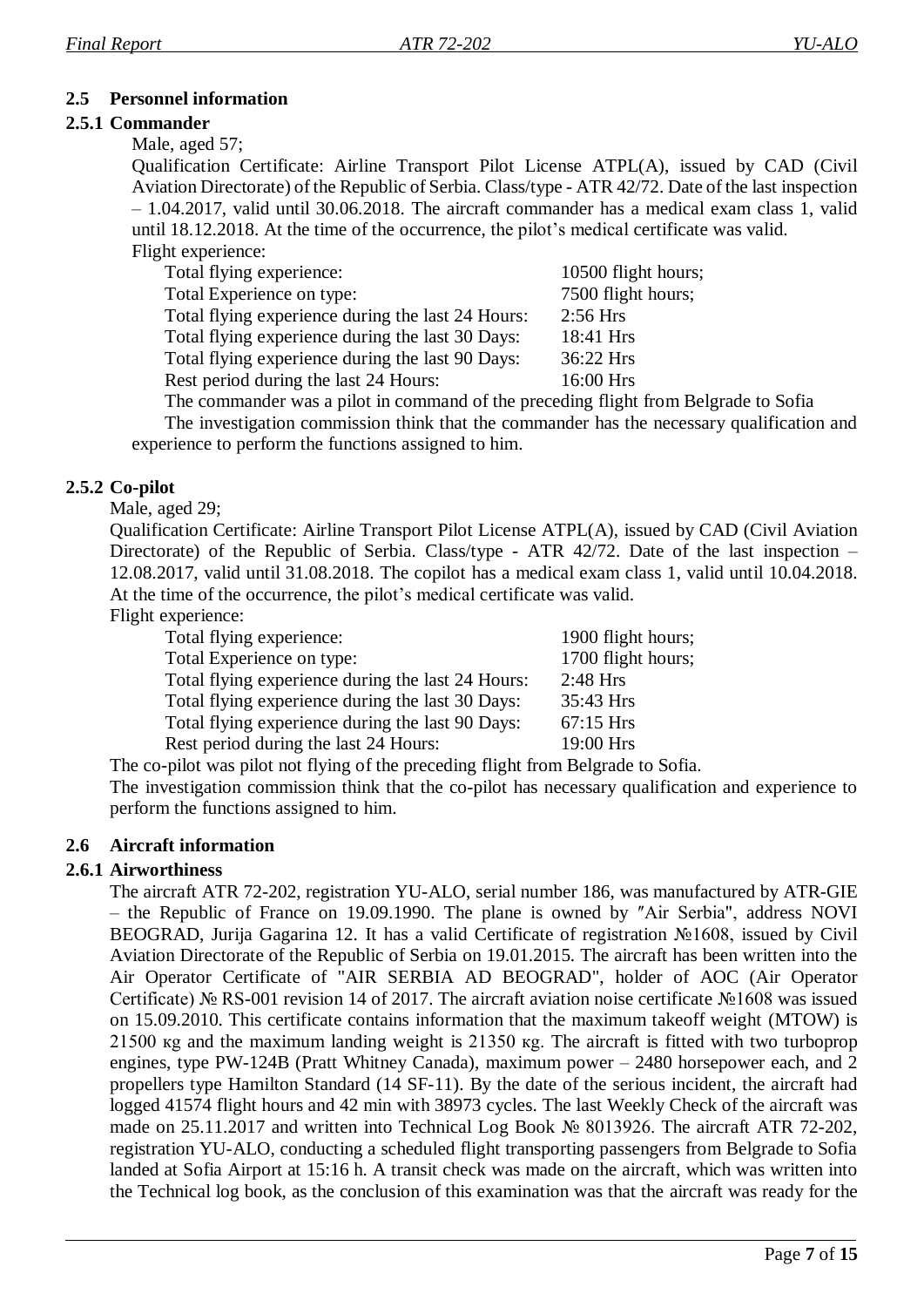next flight. The inspection was conducted for a short period of time during the stay of the aircraft at Sofia Airport. In addition to the replacement of the missing panel from the central part of the wing to fuselage fairing, certain technical servicing procedures, stipulated in paragraph 2.17, were performed on the aircraft.

#### **2.6.2 Aircraft characteristics**

<span id="page-7-0"></span>ATR 72-202, registration YU-ALO, serial engine 186, is a twin-engine, high-wing turboprop passenger aircraft with a short range. The aircraft is fitted with turboprop engines type PW-124B. The main features of the aircraft are:

- $-$  Length  $-27.2$  m.
- Wingspan  $27.0$  m.
- $-$  Height  $-7.6$  m.
- Maximum takeoff weight  $-21500$  kg.
- Empty weight  $12400$  kg.
- Range with maximum load  $-1195$  km.
- Maximum cruising speed  $460 \text{ km/h}$ .
- Maximum operating altitude 7600 m.

#### **2.6.3 Information on the fuel used**

<span id="page-7-1"></span>In accordance with the technical logbook № 8013927, dated 26.11.2017, ATR 72-202 landed at Sofia Airport with remaining fuel quantity  $-1880$  kg, type JET A-1. In accordance with the technical logbook № 8013928, dated 26.11.2017, there was no refuelling at Sofia Airport. The aircraft took off from Sofia Airport at 16:00 hrs, destination – Belgrade Airport. Owing to a technical problem, the aircraft landed back at Sofia Airport at 16:21 h. After landing, an entry was made in the technical logbook № 8013928, dated 26.11.2017, stating the remaining fuel quantity – 1680 kg of JET A-1.

#### <span id="page-7-2"></span>**2.7 Meteorological information**

#### **2.7.1 Weather at the time and location of the occurrence**

<span id="page-7-3"></span>Bulgaria was in the warm sector of a Mediterranean cyclone approaching the Balkan peninsula. Associated with this system relatively warm air was moving from the southwest, and the weather on 26.11 was characterized by the creation of inversion, low clouds formation and reduced horizontal visibility. The minimum horizontal visibility reported during the period under consideration was 5000 m.

#### **2.7.2 Weather forecast data METAR about Sofia Airport at 13:00-15:00 UTC**

<span id="page-7-4"></span>LBSF 261300Z VRB01KT CAVOK 09/05 Q1015 NOSIG= LBSF 261330Z VRB02KT 9000 NSC 09/05 Q1014 NOSIG= LBSF 261400Z VRB02KT 9000 NSC 08/04 Q1014 NOSIG= LBSF 261430Z 12003KT 8000 NSC 08/04 Q1014 NOSIG= LBSF 261500Z VRB02KT 5000 BR NSC 08/05 Q1014 TEMPO 3000 BR=

#### <span id="page-7-5"></span>**2.7.3 Automatic Terminal Information Service (ATIS) Sofia Airport – ATIS**

#### **2017-11-26 14:00:03 UTC**

- This is Sofia information T
- ATIS Report at 1400Z
- ILS Z approach.
- Runway in use 27
- Flock of birds in VC of the RWY, ALT unknown.
- Transition Level 140
- TWY F is closed.
- TDZ VRB BTN 070/ AND 160/2KT
- $-9KM$
- NSC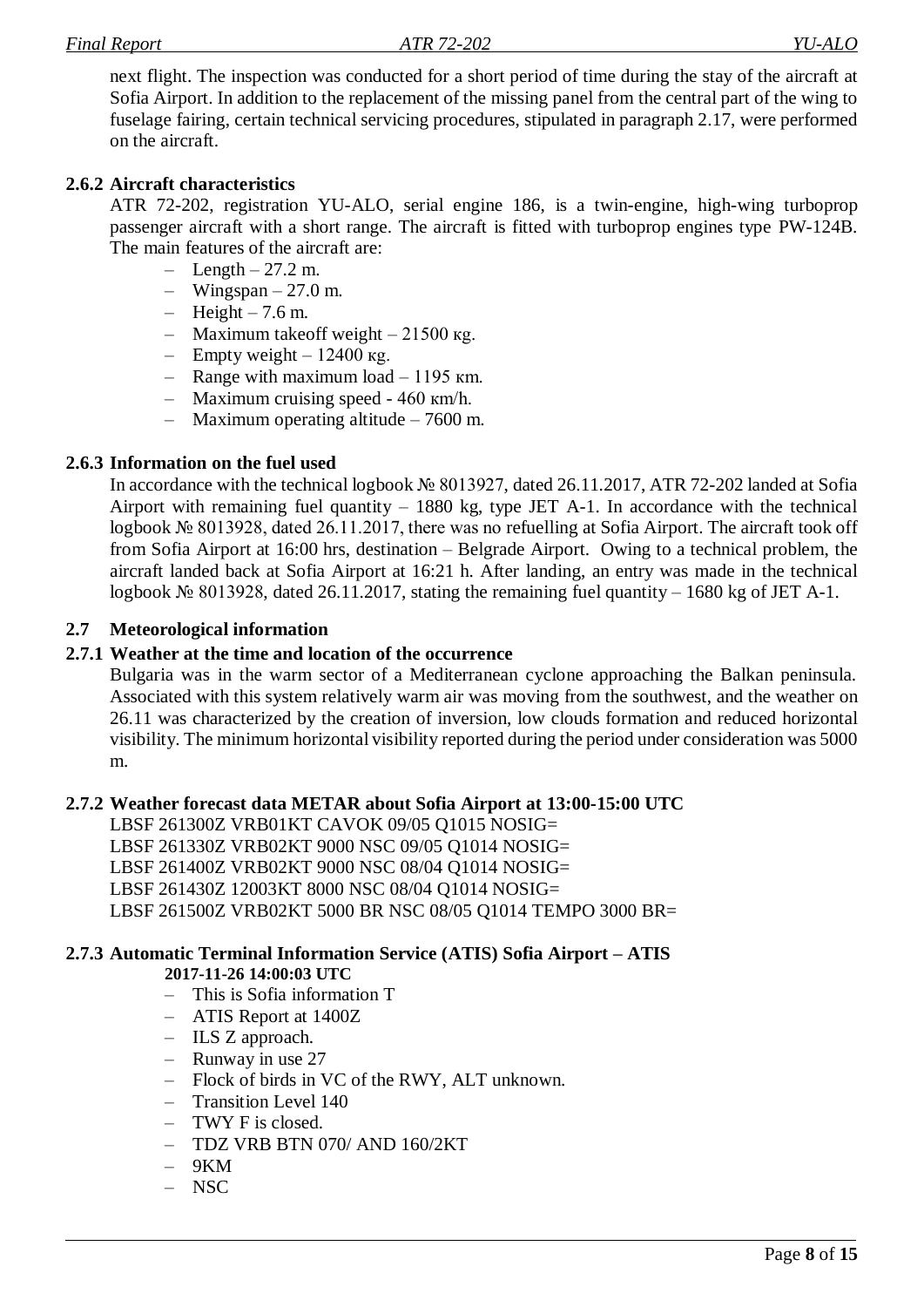- Temperature 8
- Dewpoint 5
- QNH 1014 hPa
- TREND NOSIG
- Inform Sofia Approach Info T

The meteorological conditions at the time of the flight had no effect on the serious incident.

## **2.8 Aids to navigation**

<span id="page-8-0"></span>The aircraft performed the flight with the standard navigation equipment of the aircraft ATR 72-202. There were no reported about technical failures of the navigation equipment of the aircraft. The approach to RWY 27 at Sofia airport from flight JU123 is carried out under the ILS instrumental landing system, which is CAT 1, as described in the Aeronautical Information and Publication (AIP) of the Republic of Bulgaria.

In the day-to-day information of ATS Sofia, there are no refusals of technical means that directly affect the operational activity at the moment of the event.

## **2.9 Communications**

<span id="page-8-1"></span>The air-ground radio communication between the flight crew and ATCO-Tower at LBSF was carried out at the frequency of 118,100 MHz. The Investigation Commission found that there had been no loss of radio communication and there had been no interruptions and disturbances of the radio broadcasting.

## <span id="page-8-2"></span>**2.10 Airdrome information**

Aerodrome Location Indicator and Name – LBSF -Sofia;

Aerodrome Reference Point (ARP) coordinates and site at aerodrome - N42°41'42" E023°24'30", RWY centre;

Elevation - 1742 ft (531 m); Designations / RWY 09/27 - MAG 091º/271º; Dimensions of RWY (m) -  $3200 \times 45$  m;

## <span id="page-8-3"></span>**2.11 Flight data recorders**

The ATR 72-202, registration YU-ALO, engines start up procedure began at 15:50 hrs, as first engine № 2 was started up and then engine №1. According to the readout of the Quick Access Recorder (QAR), ATR 72-202, registration YU-ALO, took off at 16:00 hrs at a Indicated Air Speed IAS=124,3 kts. At an altitude of ALT=3072 ft the aircraft set MAG HDG =  $330^{\circ}$  torque of the engines – TORQ ENG1 =  $89,5\%$  and TORQ ENG2 =  $89,5\%$ . At 16:06 hrs, during the climb on HDG=330 $^{\circ}$  and at ALT=7552 ft, IAS=169,5 kts, PITCH ATT=5,63 $^{\circ}$ , ROLL ATT = -0,7 $^{\circ}$ , vertical acceleration VERT ACC = 1,03 g, torque of the engines – TORQ ENG1 = 97,3% and TORQ ENG2 = 97%, panel 291 BL detaches from the central part of the wing to fuselage fairing of the aircraft. At 16:08 hrs, at  $ALT = 1048$  ft, the aircraft started descending, with TORQ ENG1  $= 26,3\%$ ; TORQ ENG2 = 26,3%; PITCH ATT = 0,7° ROLL ATT = 3,87°. The aircraft landed at16:21h at a landing speed IAS = 113,8 kts and VERT ACC = 1,02 g. At 16:25 hrs, engine  $\mathcal{N}$ <sup>1</sup> was shut down followed by engine №2.

The main parameters of the flight are graphically illustrated in Figure 2 and Figure 3.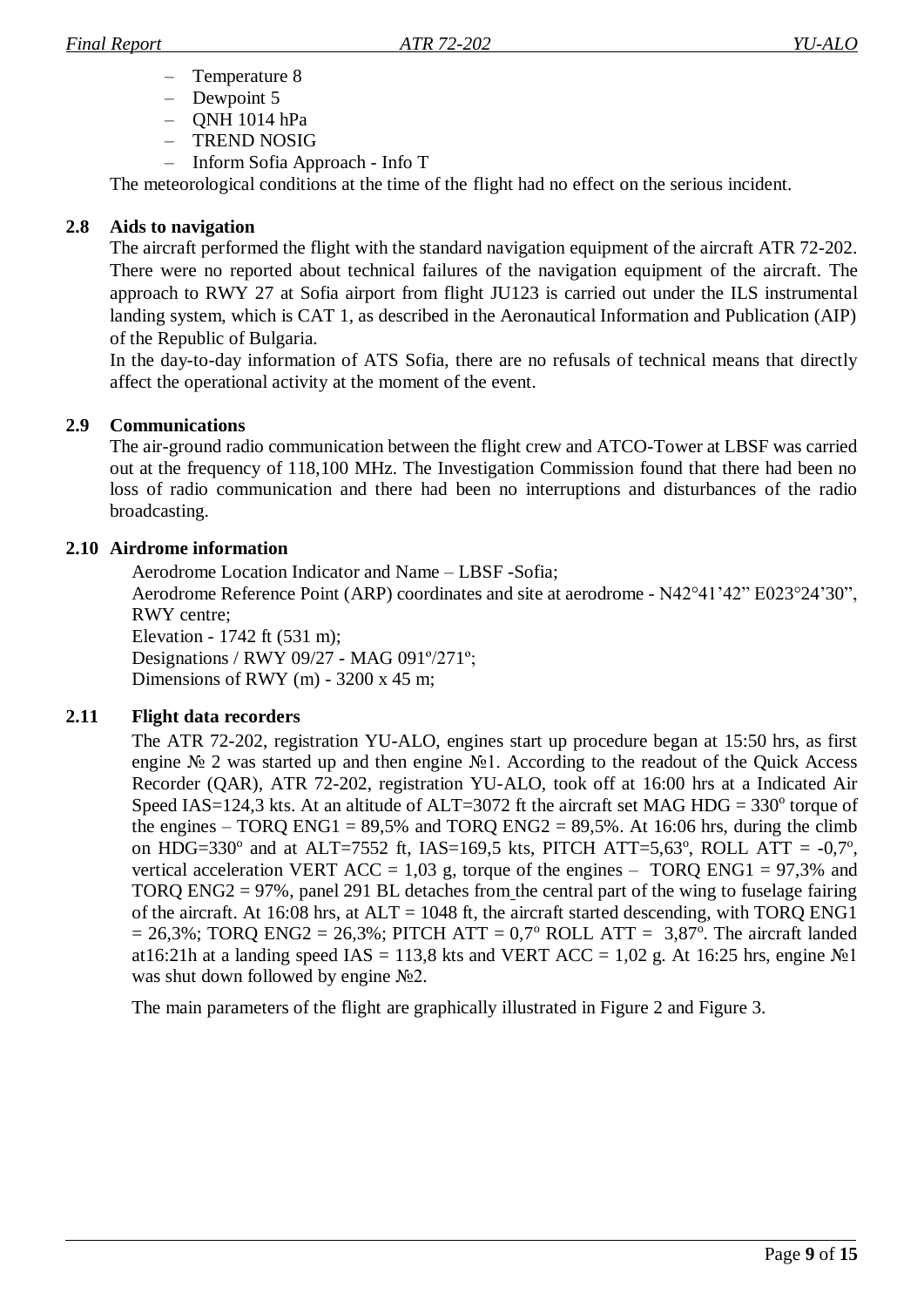

Figure 2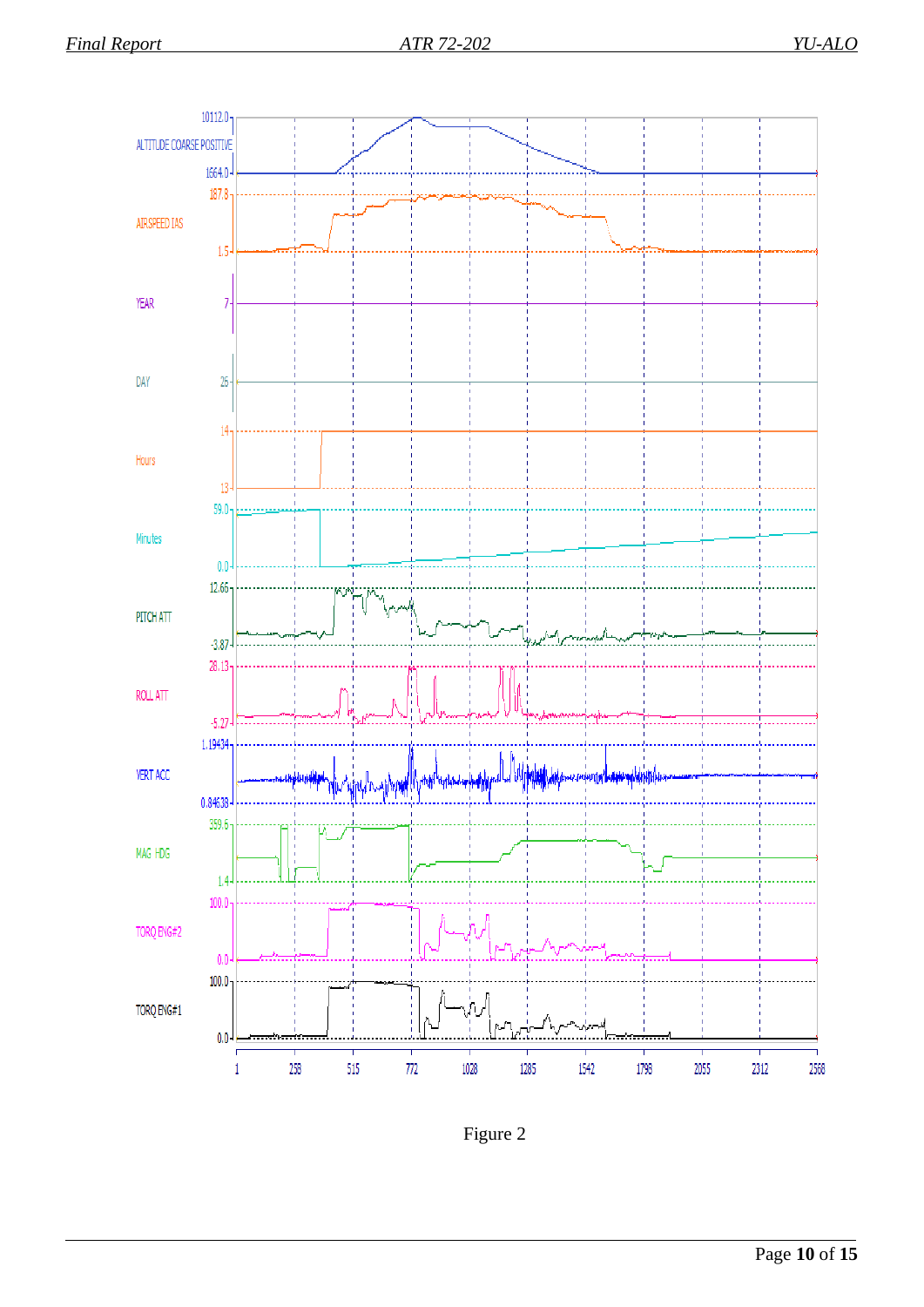

Figure 3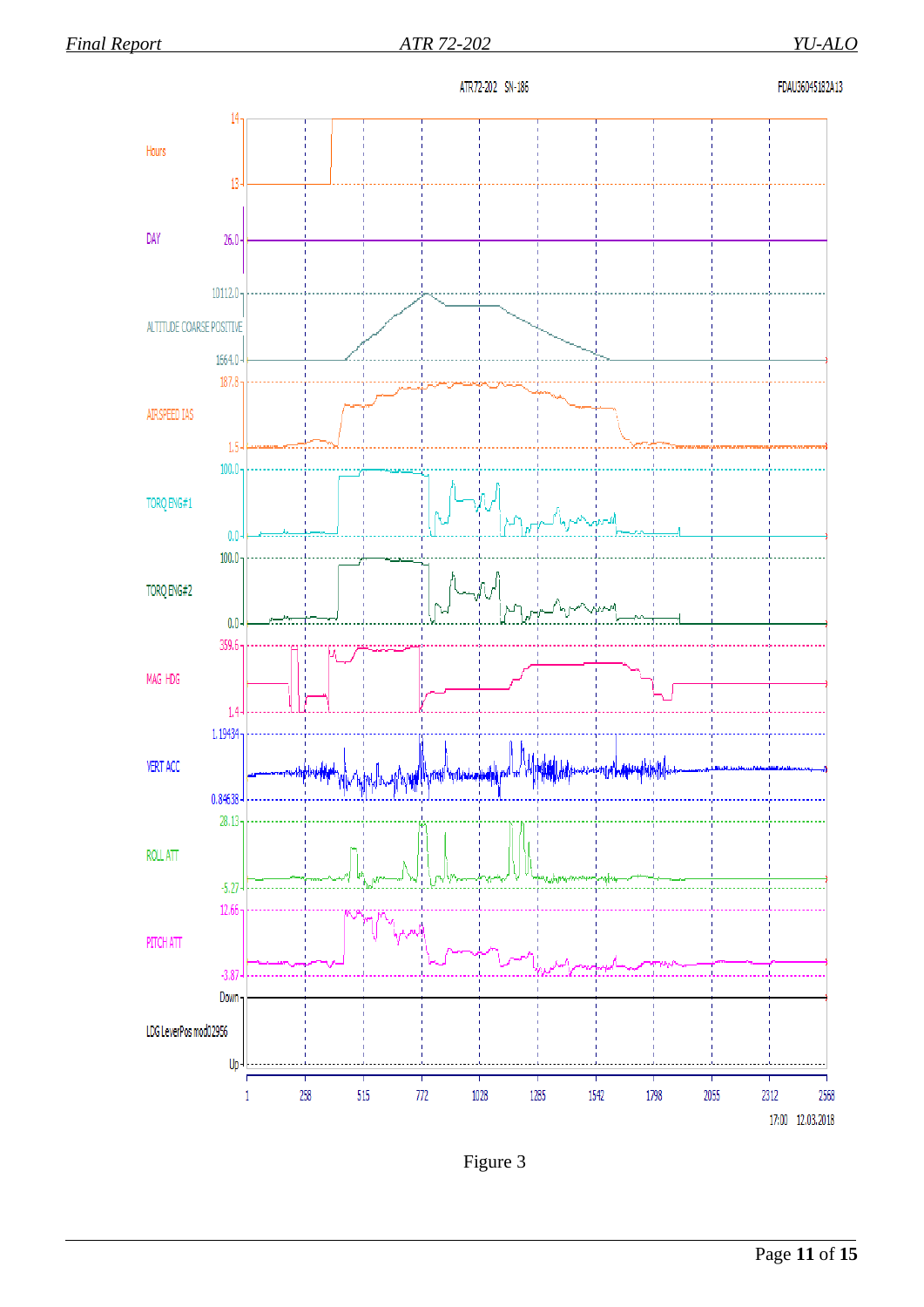#### **2.12 Wreckage and Impact Information**

<span id="page-11-0"></span>There were no damage to either the aircraft or to any ground facilities.

## **2.13 Medical and Pathological Information**

<span id="page-11-1"></span>No people have been injured during this serious incident, as a result of which no medical and pathological examinations were performed.

#### **2.14 Fire**

<span id="page-11-3"></span><span id="page-11-2"></span>No fire initiated during the occurrence

#### **2.15 Survival aspects**

<span id="page-11-4"></span>No emergency rescue equipment was used by the passengers and the crew.

#### **2.16 Tests and research**

The following activities were conducted for the purpose of the investigation:

1. Inspection of aircraft ATR 72-202, registration YU-ALO, serial number 186, during which it was found that a panel (291 BL) from the central part of the wing to fuselage fairing was missing. A photo of this section of the plane was shown in figure 1;

2. Inspection of the taxiways, the runway, the grass-covered areas adjacent to the taxiways and the runway in the direction of the taxing and the takeoff of the aircraft, conducted by Sofia Airport officials;

3. An inquiry of the crew of ATR 72-202;

4. An inquiry of the maintenance personnel В1/В2 from the technical servicing department "Aero Technic BG", which provided technical assistance during the replacement of the missing panel of the aircraft with a new one;

5. Study and analysis of the technical publication of the aircraft;

6. Study and analysis of documents related to the qualification and the experience of the two pilots;

7. Assessment of the flight characteristics of the aircraft;

8. Logical and probability analysis of the possible reasons for the occurrence of the serious incident.

References:

Item 1 – the results obtained from the conducted inspection of the aircraft after the serious incident have been included in paragraph 2.3.

Item 2 – the results obtained from the conducted inspection of the taxiways, the runway, the grass-covered areas adjacent to the taxiways and the runway in the direction of the taxing and the takeoff of the aircraft have been included in paragraph 2.1.2.

Item three – the results obtained from the inquiry of the crew of aircraft ATR 72-202, registration YU-ALO, have been included in paragraph 2.1.2.

Item four– the results obtained from the inquiry of the maintenance personnel of the technical servicing department "Aero Technic BG" have been included in paragraph 2.17.

The study and the analysis of the documents related to the registration and the airworthiness of the aircraft have been included in paragraph 2.6.1.

The study and the analysis of the documents related to the qualification and the experience of the two pilots have been included in paragraph 2.5.

The logical and probability analysis of the possible reasons for the occurrence of this serious incident has been made in chapter 3 of this report.

## **2.17 Additional information**

<span id="page-11-5"></span>The serious incident occurred with aircraft ATR 72-202 while it was conducting a scheduled flight from Sofia to Belgrade. The aircraft is used by Air Operator, AIR SERBIA AD BEOGRAD", holder of AOC (Air Operator Certificate) № RS-001 revision 14 of 2017.

As a result of the secondary visual inspection conducted on aircraft ATR 72-202, in the area of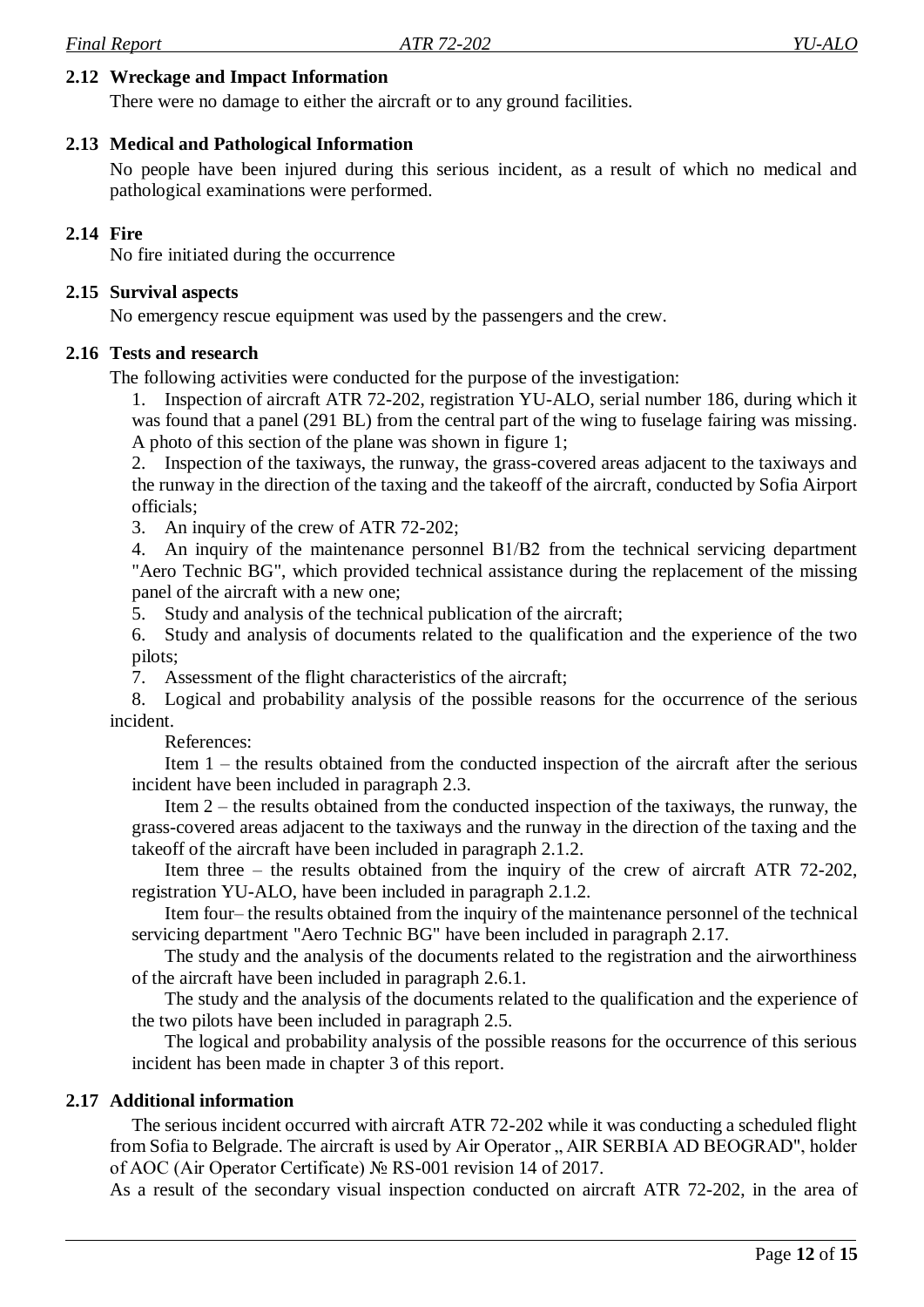attachment of the missing aerodynamic panel, it was found that there was only one of the nine bolts attaching the panel. The technical servicing department "Aero Technic BG" has a contract with Air Operator "Air Serbia" for the provision of technical assistance. After the replacement of the missing panel of the aircraft with a new one, the following procedures were performed at Sofia Airport:

– Visual inspection Vertical and Horizontal stabilizers for mechanical damage, visual inspection of Aerodynamic fairings in affected zone and inspection of compartment underneath of affected panel;

- Operational Test of Rudder control and spring tab JIC: 27-20-00-OPT 10000-001;
- Operational Test of Centering Unit JIC: 27-21-33-OPT 10000-002;
- Operational Test of Elevator Controls and tabs JIC: 27-30-00-OPT 10000-001;
- Operational Test of Stall Warning and stick pusher JIC: 27-36-00-OPT 10000-001;
- Installed upper wing surface panel JIC: 59-93-00 RAI 10000;

Service bulletin (ATR 72-53-1044) was implemented on aircraft ATR 72-202, registration YU-ALO, serial number 186, in order to replace the hinge nests in which the aforementioned bolts are placed. See figure 4 and figure 5. On the day of the implementation of the service bulletin, the aircraft had flown 3927 hrs 35 min with 4031 cycles.



Figure 4



Figure 5

Considering the assembly and disassembly history of panel (291 BL), which has been written in the technical documentation of the plane, it was found that the last maintenance activity at the technical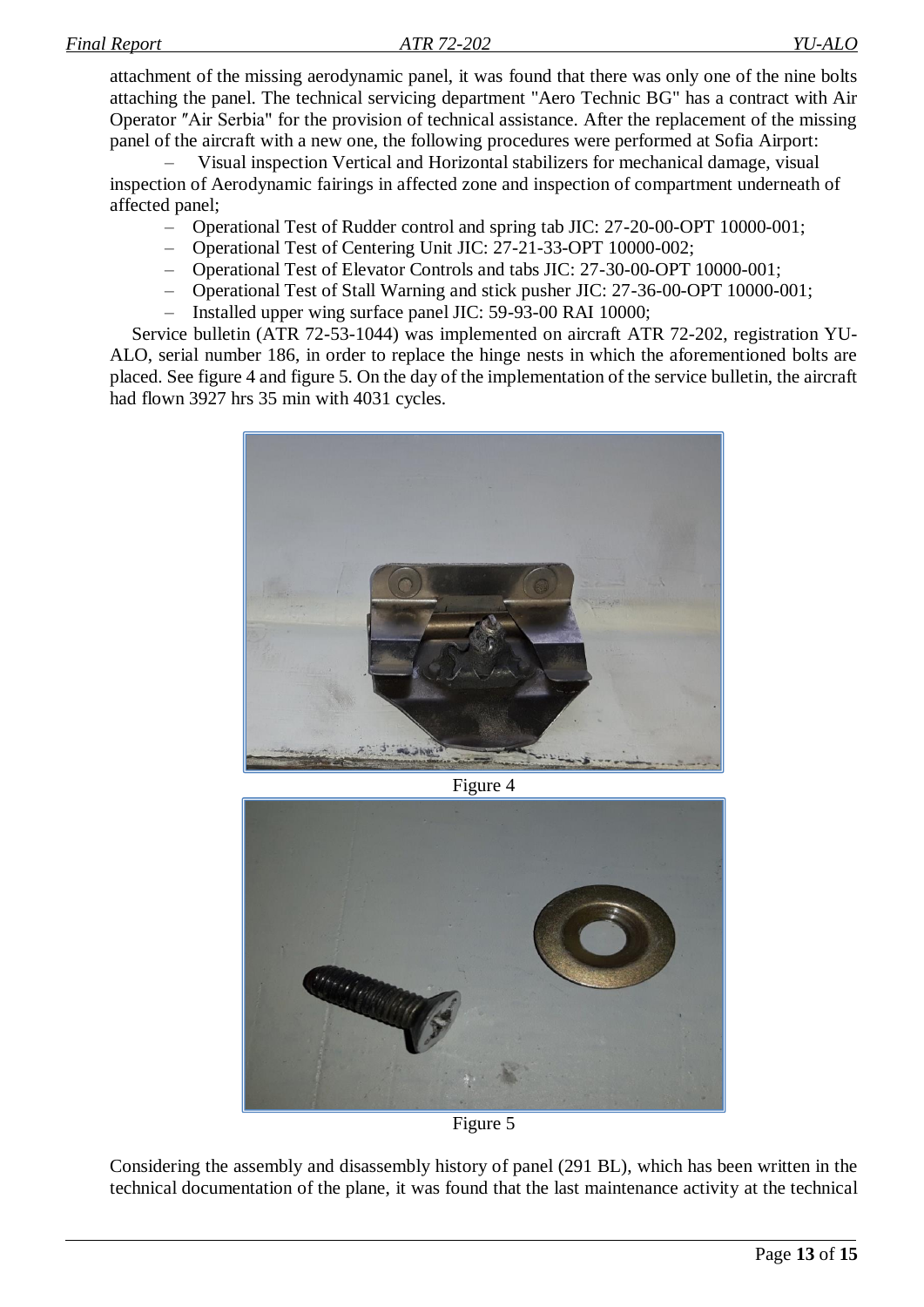servicing department of Air Operator "Air Serbia" was performed on 15.03.2017 in accordance with regulatory document WO-932255. There were also a few maintenance activities conducted at the technical servicing department of Air Operator "Air Serbia" on aircraft ATR 72-202, registration YU-ALO, serial number 186, related to the disassembly of a panel (291 BL):

1. On 18.08.2017, panel 292 CR (located next to panel 291 BL) was disassembled in order to be painted in accordance with regulatory document WO-2000509. In order to disassemble a panel 292 CR, as it was in this case, for the purpose of painting it, it was necessary to disassemble one or several adjacent panels. Panel 291 BL is adjacent to panel 292 CR, which suggests that it had also been disassembled;

2. On 04.10.2017, replacement was made of a detector of the anti-icing system of the leading edge of the aircraft wing (LH De-icer boot) in accordance with regulatory document WO-2050868;

3. On 09.10.2017, an inspection was made of a detector of the anti-icing system of the leading edge of the aircraft wing (LH De-icer boot) as well as covering of the rubber seals with graphite grease in accordance with regulatory document WO-2053858;

4. According to the technical service department of "Air Serbia", the working cards for assembly and disassembly of the respective panels contain information that the tightening torque of the bolts attaching the respective panels to the fuselage of the plane shall be 0.55 and 0.65 daN. However, there is also information that the protuberance of the bolt heads means that the bolts have not been sufficiently tightened.

## **3 Analysis**

<span id="page-13-0"></span>Considering the information in chapter 1, we can draw the conclusion that the emergency landing of the aircraft at Sofia Airport was caused by the detachment of a panel from the central part of the wing to fuselage fairing of the aircraft.

There is a strong likelihood that the vibrations on the pedals of the aircraft were not caused by a collision of the detached panel with the tail of the aircraft. The vibrations were caused by the generation of turbulent airflow passing through the missing panel located in the central section in front of the tail of the aircraft. This is confirmed by the fact that there are no damages on the fuselage, the vertical and the horizontal stabilizers and the respective flight control surfaces of the aircraft as a result of the detachment of panel 291 BL from the central section of the aircraft. After landing at Sofia Airport, an inspection of the aircraft was made by a team of Swissport and MCC Aero Technic BG, stipulated in paragraph 2.17.

Considering the fact that there are no structural damages at the points of attachment of the missing panel, we can conclude that it was had been incorrectly mounted. Owing to the fact that there is no evidence of any broken bolts or twisted points of their fixing, we can draw the conclusion that not all the bolts had been tightened and some of them were missing.

## <span id="page-13-1"></span>**4 Conclusion**

## **4.1 Findings**

<span id="page-13-2"></span>As a result of the investigation conducted by the commission, the following deductions were made:

1. Aircraft ATR 72-202, registration YU-ALO, serial number 186, was manufactured by ATR-GIE-the Republic of France on 19.09.1990.

2. The plane has Registration Certificate №1608 issued by the Civil Aviation Directorate of the Republic of Serbia on 19.01.2015.

3. The plane was written into the Air Operator Certificate of "AIR SERBIA AD BEOGRAD", holder of AOC (Air Operator Certificate) № RS-001 revision 14 of 2017.

4. The plane has two turboprop engines type PW-142B (Pratt Whitney, Canada), with maximum power 2480 horsepower each, and 2 propellers type Hamilton Standard (14 SF-11).

5. During a flight, a panel was detached from the fuselage at the place of the attachment to the central part of the wing to fuselage fairing (291 BL). The panel and its location after the detachment were not found.

6. The period of time between the touchdown at Sofia Airport and the moment when the aircraft was airborne taking off from Sofia Airport was 44 min. According to technical log book No